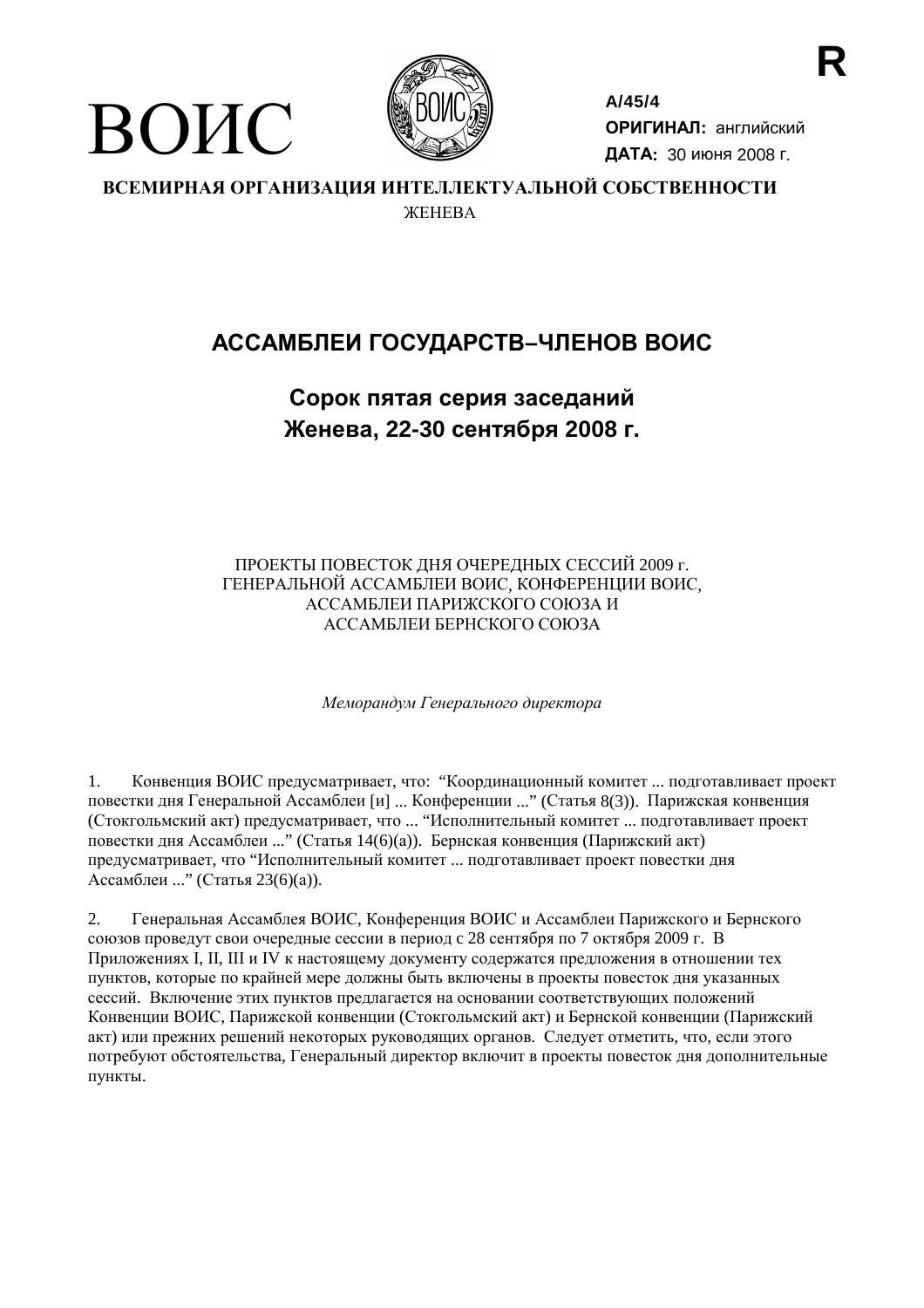$A/45/4$  $crp.2$ 

Пункты, которые должны быть включены в проекты повесток дня Ассамблей государств- $3.$ членов ВОИС и других органов, планирующих провести свои очередные сессии в 2009 г., как обычно, будут включены в одну объединенную и аннотированную повестку дня и представлены в виде такой повестки дня.

> 4. Координационному комитету ВОИС предлагается принять Приложения I и II; Исполнительному комитету Парижского союза предлагается принять Приложение III; Исполнительному комитету Бернского союза предлагается принять Приложение IV.

> > [Приложения следуют]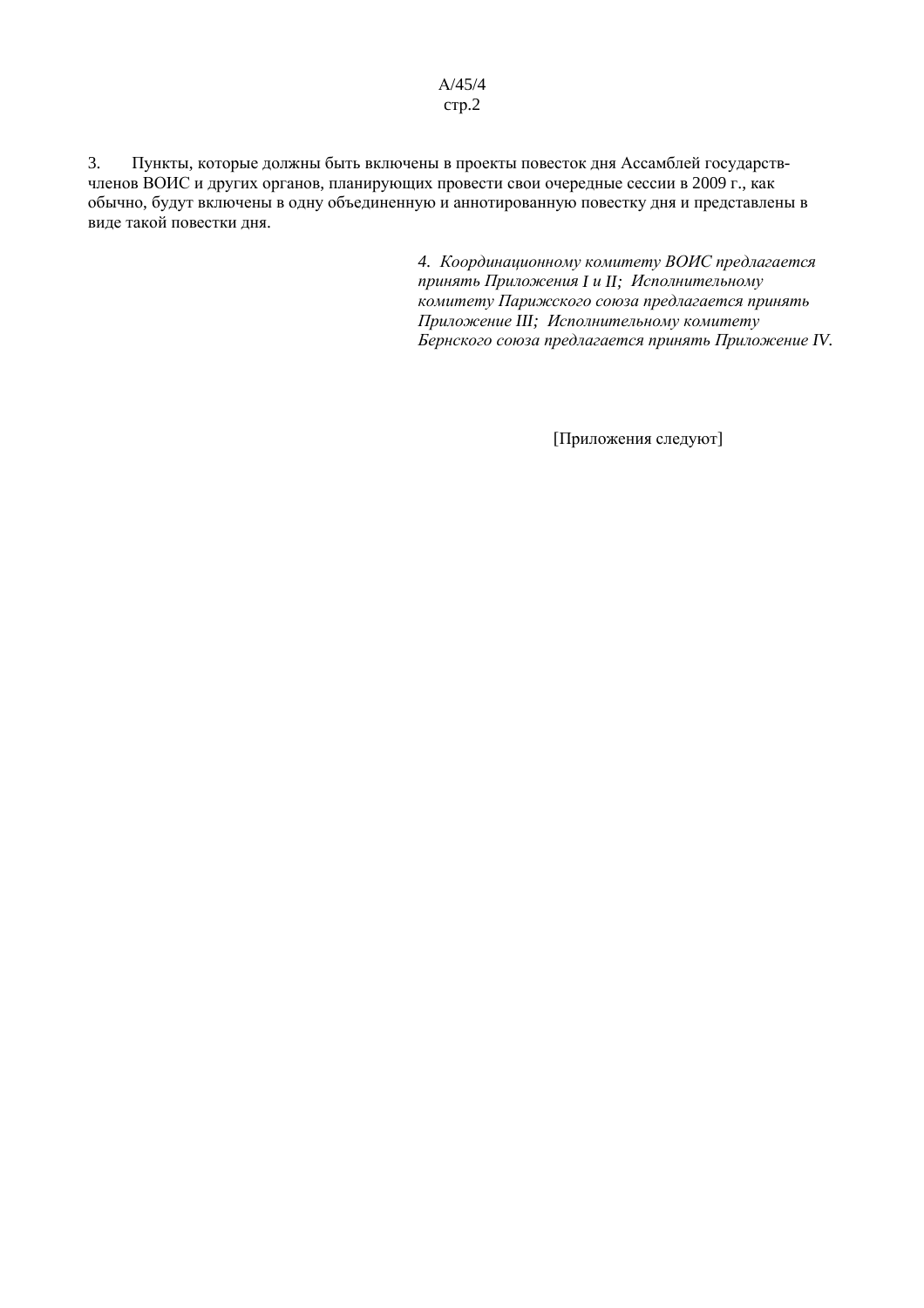### **ПРИЛОЖЕНИЕ I**

Пункты, которые должны быть включены в проект повестки дня очередной сессии 2009 г.

Генеральной Ассамблеи ВОИС

Выборы должностных лиц Генеральной Ассамблеи

Отчет о выполнении Программы за 2008 г.; счета за двухлетний период 2006-2007 гг.; промежуточный финансовый отчет за 2008 г.; задолженность по взносам

Программа и бюджет на 2010-2011 гг.

Вопросы, касающиеся Межправительственного комитета по интеллектуальной собственности, генетическим ресурсам, традиционным знаниям и фольклору

Вопросы, касающиеся Комитета по развитию и интеллектуальной собственности (КРИС)

Резолюции Организации Объединенных Наций

Допуск наблюдателей

[Приложение II следует]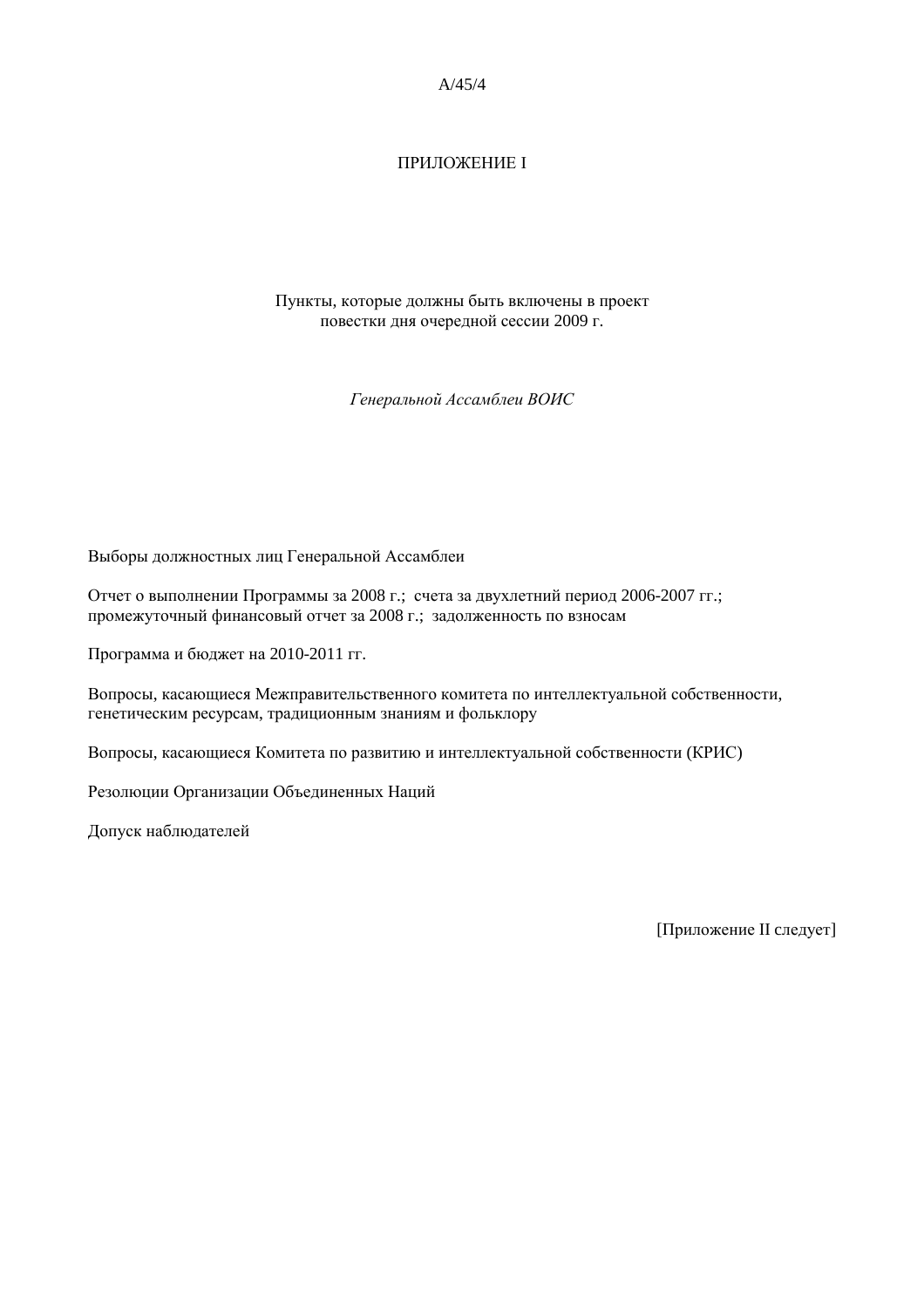## ПРИЛОЖЕНИЕ II

Пункты, которые должны быть включены в проект повестки дня очередной сессии 2009 г.

Конференции ВОИС

Выборы должностных лиц Конференции

Отчет о выполнении Программы за 2008 г.; счета за двухлетний период 2006-2007 гг.; промежуточный финансовый отчет за 2008 г.; задолженность по взносам

Программа и бюджет на 2010-2011 гг.

Допуск наблюдателей

Выборы специальных членов Координационного комитета ВОИС

[Приложение III следует]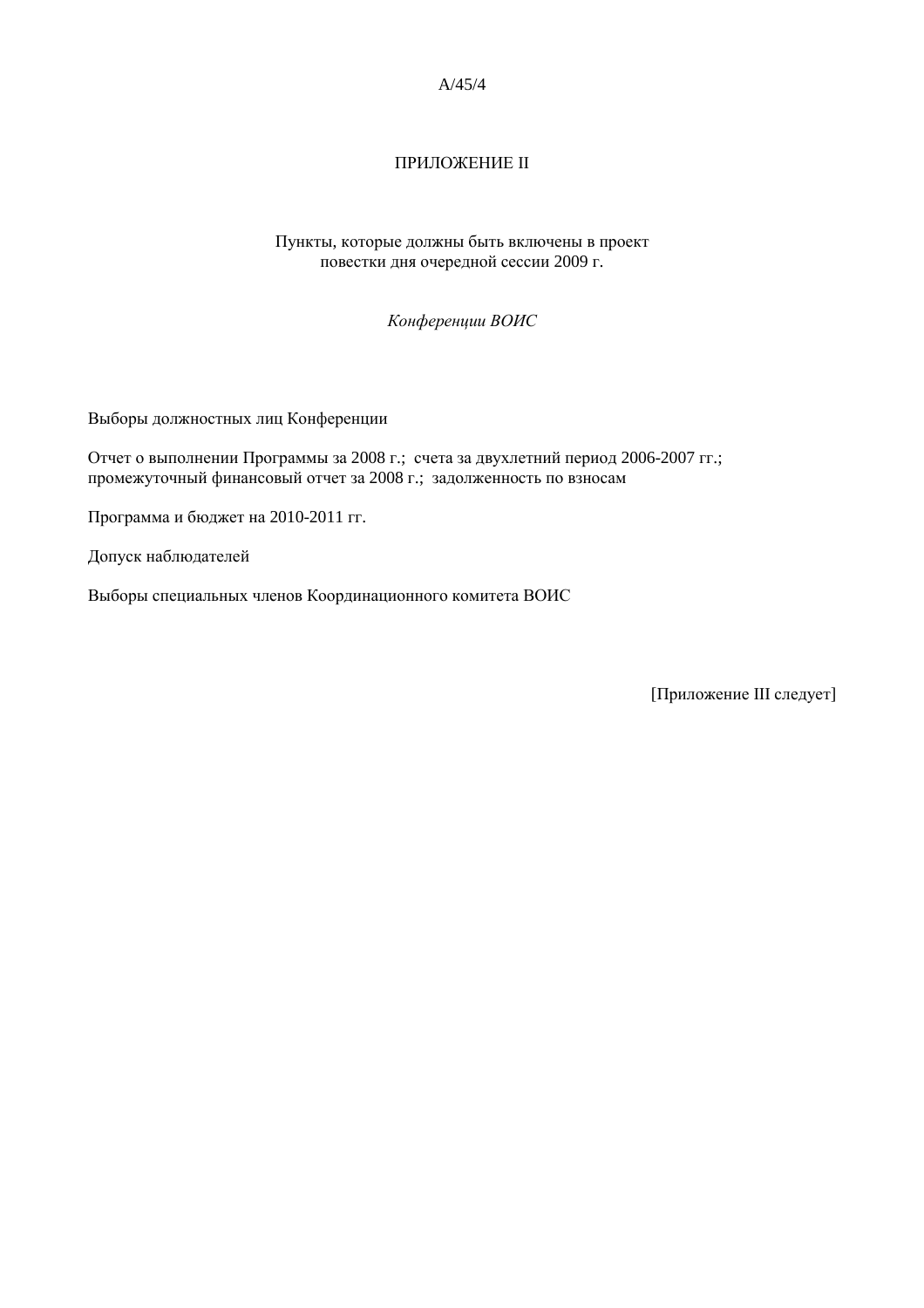## ПРИЛОЖЕНИЕ III

Пункты, которые должны быть включены в проект повестки дня очередной сессии 2009 г.

Ассамблеи Парижского союза

Выборы должностных лиц Ассамблеи

Отчет о выполнении Программы за 2008 г.; счета за двухлетний период 2006-2007 гг.; промежуточный финансовый отчет за 2008 г.; задолженность по взносам

Программа и бюджет на 2010-2011 гг.

Допуск наблюдателей

Выборы членов Исполнительного комитета Ассамблеи

[Приложение IV следует]